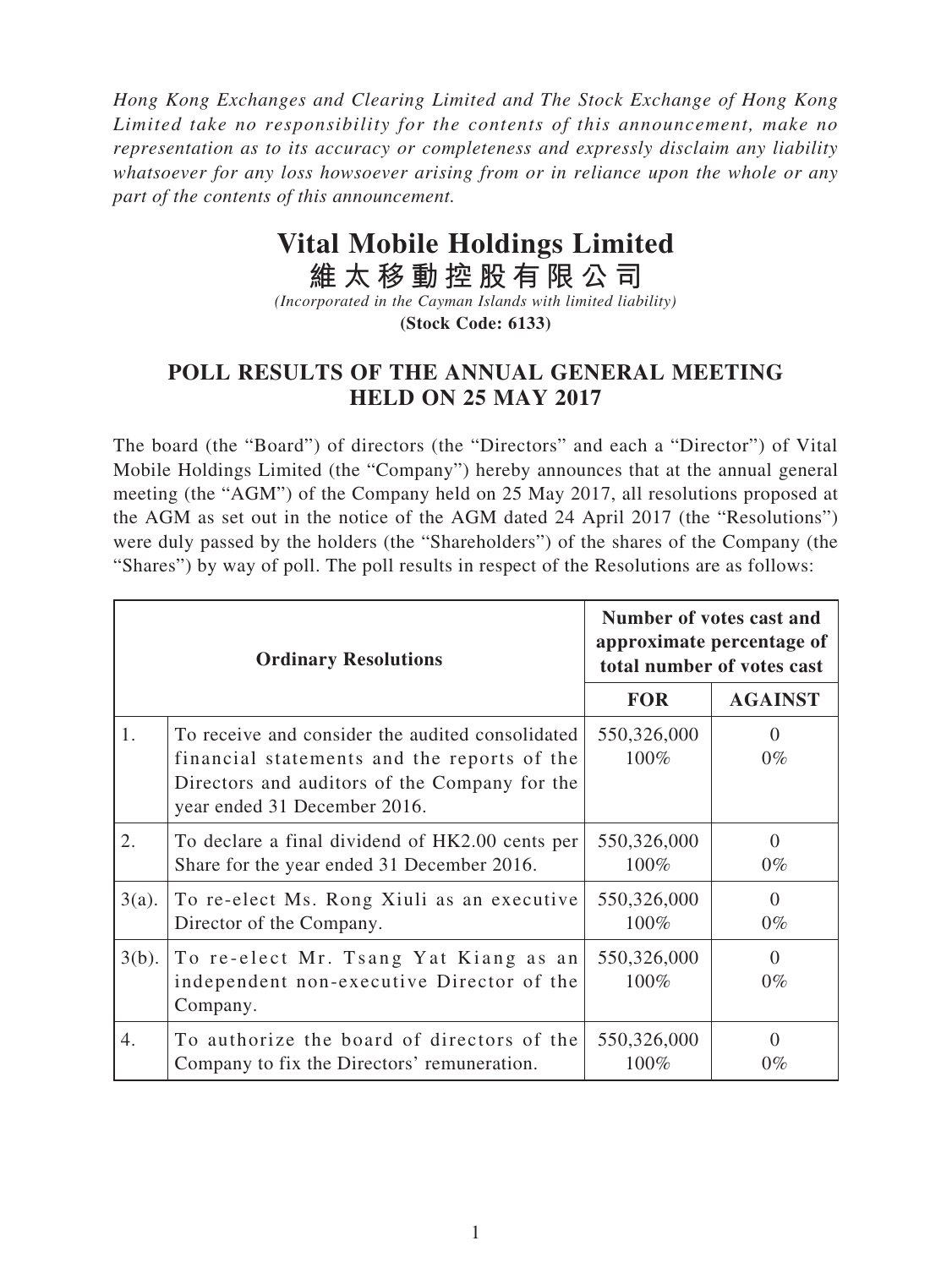|    | <b>Ordinary Resolutions</b>                                                                                                                                    | Number of votes cast and<br>approximate percentage of<br>total number of votes cast |                   |
|----|----------------------------------------------------------------------------------------------------------------------------------------------------------------|-------------------------------------------------------------------------------------|-------------------|
|    |                                                                                                                                                                | <b>FOR</b>                                                                          | <b>AGAINST</b>    |
| 5. | To re-appoint Deloitte Touche Tohmatsu as the<br>auditors of the Company and authorise the board<br>of directors of the Company to fix their<br>remuneration.  | 550,326,000<br>100%                                                                 | $\Omega$<br>$0\%$ |
| 6. | To approve Resolution No. 6 set out in the notice<br>of the AGM (to give a general mandate to the<br>Directors to issue shares in the Company).                | 550,324,000<br>99.999%                                                              | 2,000<br>0.001%   |
| 7. | To approve Resolution No. 7 set out in the notice<br>of the AGM (to give a general mandate to the<br>Directors to repurchase shares in the Company).           | 550,326,000<br>100%                                                                 | $\Omega$<br>$0\%$ |
| 8. | To approve Resolution No. 8 set out in the notice<br>of the AGM (to extend the general mandate<br>granted to the Directors to issue shares in the<br>Company). | 550,324,000<br>99.999%                                                              | 2,000<br>0.001%   |

As at the date of the AGM, the total number of issued Shares was 850,000,000 Shares, which was the total number of Shares entitling the Shareholders to attend and vote for or against the Resolutions at the AGM. There was no restriction on any Shareholders casting votes on any of the Resolutions at the AGM.

No Shareholder was required to abstain from voting on any of the Resolutions at the AGM. No Shareholders have stated their intention in the AGM circular of the Company to vote against or to abstain from voting on any of the Resolutions at the AGM.

As more than 50% of the valid votes were cast in favour of all ordinary resolutions, all ordinary resolutions were duly passed by way of poll at the AGM.

The Company's branch share registrar and transfer office in Hong Kong, Tricor Investor Services Limited, was appointed as the scrutineer of the vote-taking at the AGM.